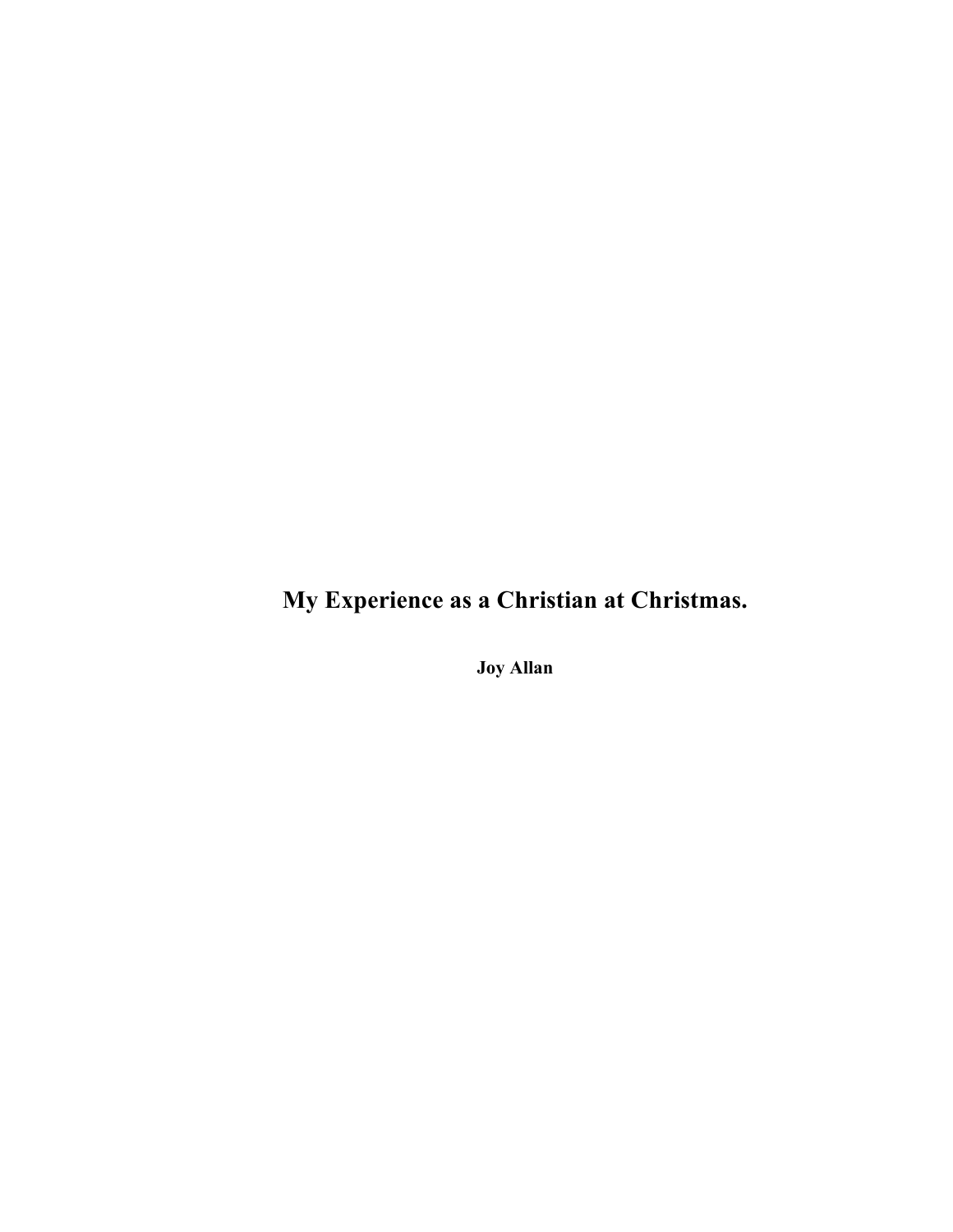As a Christmas baby, the smell of pine needles and the sight of fairy lights elicit memories both good and bad for me. Memories of carols sung and stockings hung, words read and poems said, but also of the onslaught of the dreaded 'Christmas cold' and stress headaches exuding from every pore. Memories of the constant questions, self-recrimination and doubt: Have I bought the correct present? Have I spent too much? Have I spent too little? Do I have time to celebrate my birthday *and* Christmas? It wasn't until I was 24 and in active Christian ministry that I felt that I really understood what it meant to be a Christian at Christmas, and the difference which that made for my relationship to a feast which is so widely celebrated.

In the year of 2008, working for a church in a city far away from my home town left me slightly devoid of the usual traditions of kith and kin, detached from them both physically and emotionally. It was my duty to prepare talks for *Christingle* services, Carol services, School Assemblies, Midnight Mass and Christmas festivities in my local community. It was my duty to watch the faces of small children grow wide with joy as they were greeted anew with the story of Christmas, the wonder of the stars, the angels, the king born into poverty and war, and the rapture and beauty of knowing that story. It was my duty to sing carols and read tales as ancient as they are awe-inspiring and share them with my community in Aberdeen. It was my duty, but it grew into my joy. I have appreciated the richness and depth of our Christmas traditions every year since.

As I travelled throughout my twenties, I discovered new ways, more Catholic than my own Protestant upbringing to celebrate this holy feast. The feast of *Immacolata* (17 days before Christmas) which celebrates the immaculate conception of the Virgin Mary, has always held a special significance for me. The first time I experienced it I was a fledgling in a new country, isolated in the pain of linguistic loneliness. For, I had arrived two months prior with only two sentences of their language. On that feast day, around a table of Pentecostals (not supposed to celebrate such days, yet always ready to celebrate nonetheless) I suddenly began to speak with fluency and ease, to great joy and celebration. Loud shouts greeted my flow of words, and tumbled questions fired out in quick succession. 'Who are you?' 'Why are you here?' 'What brought you to our table?' 'Tell us your story...' I felt as though *I* were born on Immacolata, in that new land. I told story after story to a rapt table of Italian friends. My story felt as though it were weaving into the story of the faithful around me, which was in turn weaving itself around our narration of ancient scripture. It reminded me of my Jewish friends at their *shabbat* meals, re-telling the story of their exile and rescue, gathered around a table. This reminds me in turn of my favourite Christmas carol of all, 'O come Emmanuel.' An ancient tale of exile and rescue, in spirit, scripture and song reverberating through the Christmas story.

The strains of that, my favourite carol, have echoed through years in ministry and travel and have accompanied me back into my old haunt of Aberdeen where I am a currently working and studying. This Christmas, the words of that tune echoed through our Cathedral to the sight of candles, the sound of words of scripture read in local dialect, before the kind eyes of our Chaplaincy team and local community. It was a different setting, but the same tune, the same story. A story of a King born in a stable, of the fear and poverty which surrounded him and the joy and power which came in his apparent weakness and defeat. For me, that song is Christmas, and the singing of it my experience of that feast. I love it still, and find that the strain of its song reminds me of what Christmas means to me as a Christian. I still suffer from the stress headaches, the socialising and the angst which goes with the materialism which threatens to submerge a religious feast, but when I